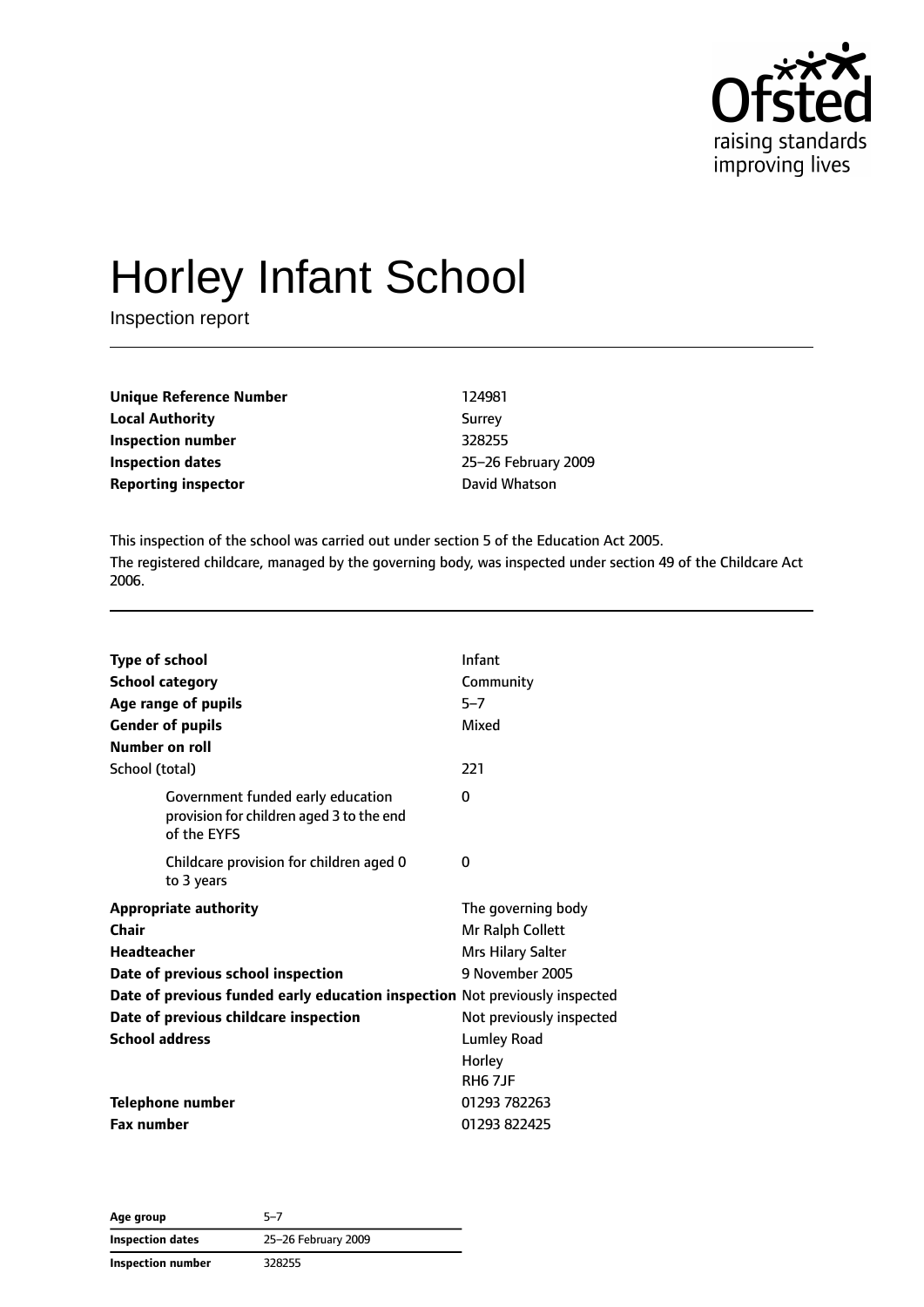.

<sup>©</sup> Crown copyright 2009

Website: www.ofsted.gov.uk

This document may be reproduced in whole or in part for non-commercial educational purposes, provided that the information quoted is reproduced without adaptation and the source and date of publication are stated.

Further copies of this report are obtainable from the school. Under the Education Act 2005, the school must provide a copy of this report free of charge to certain categories of people. A charge not exceeding the full cost of reproduction may be made for any other copies supplied.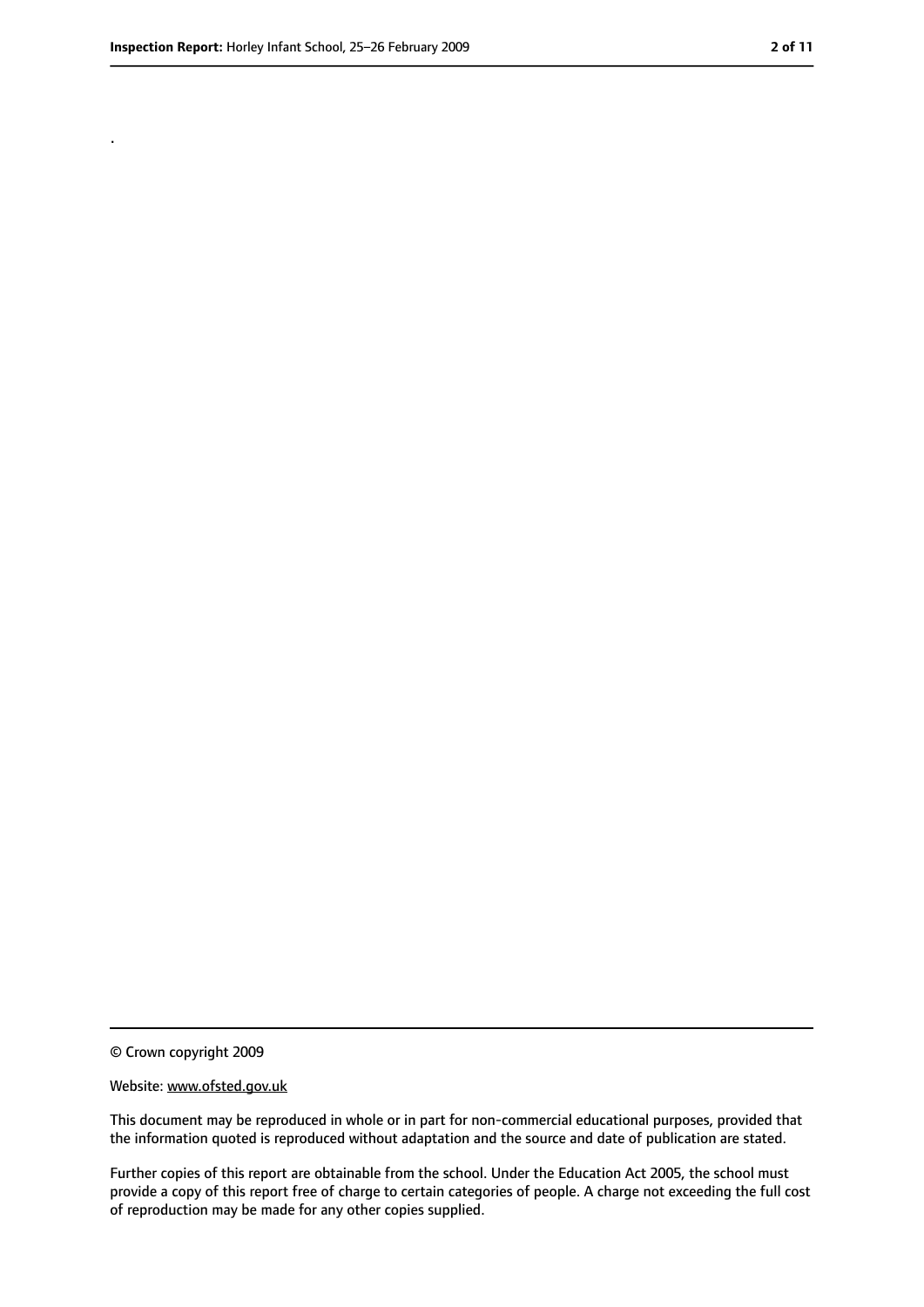# **Introduction**

The inspection was carried out by two Additional Inspectors.

## **Description of the school**

Horley Infant School is a popular school. The school provides for 88 children in the Reception classes of the Early Years Foundation Stage. The proportion of pupils eligible for free school meals is much lower than is normally found. Most pupils are of a White British heritage. The proportions of pupils from different minority ethnic groups, or learning English as an additional language, are broadly similar to those found elsewhere. The proportions of pupils with learning difficulities and/or disabilities and of those with statements of special educational needs, many of whom have moderate learning difficulties, are much lower than in other schools. The school hosts the 'Sunrise' and 'Sunset' before and after school clubs for its pupils. In 2007 the school gained the Healthy Schools Award and in 2008 they received the International Schools Award, the Eco Schools Green Flag Award and the Activemark. The privately run Bobtails Playgroup is located within the school grounds.

## **Key for inspection grades**

| Grade 1 | Outstanding  |
|---------|--------------|
| Grade 2 | Good         |
| Grade 3 | Satisfactory |
| Grade 4 | Inadequate   |
|         |              |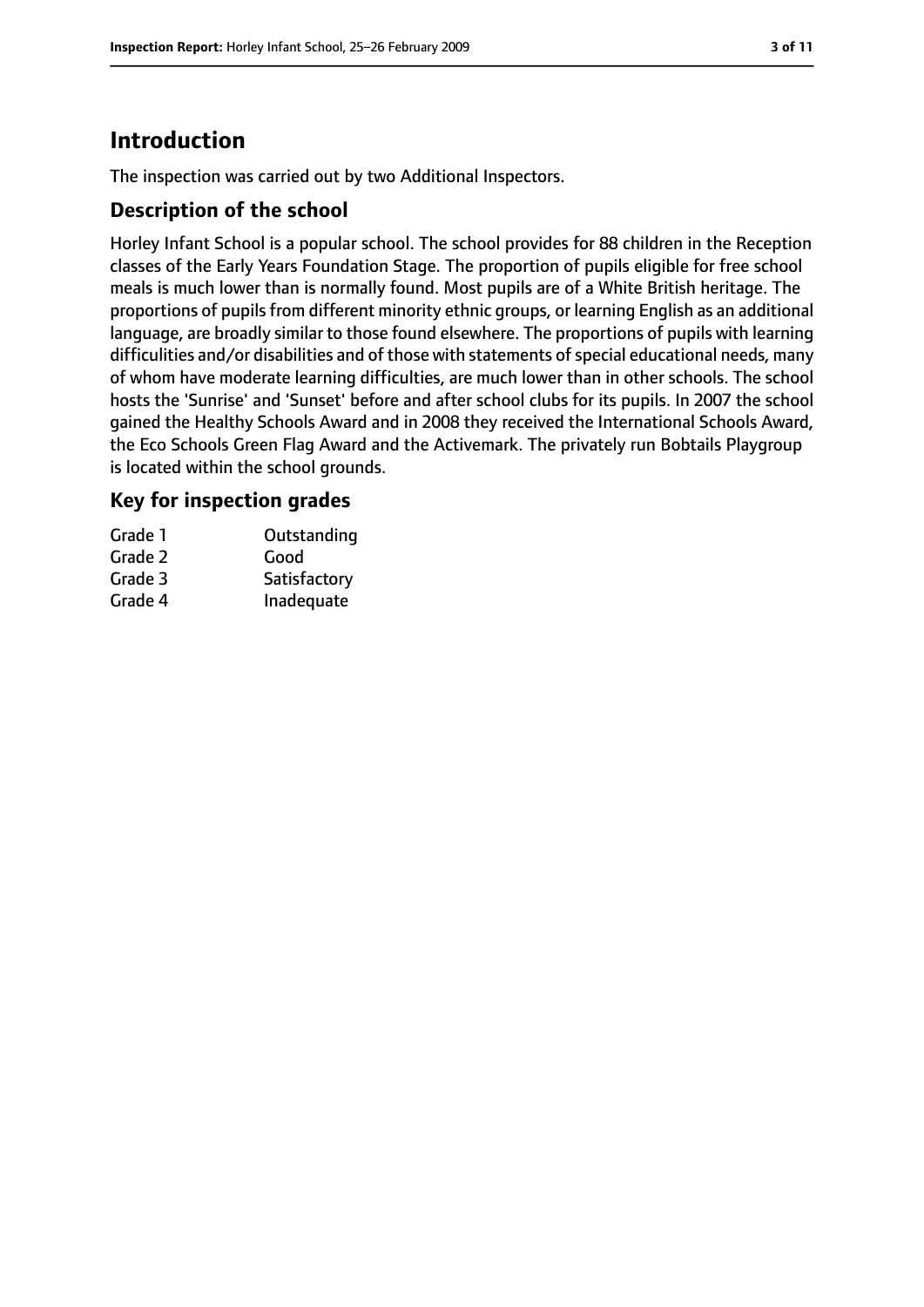# **Overall effectiveness of the school**

#### **Grade: 2**

Horley Infant School is a good school. The views of two parents echoed those of many others when they wrote, 'It is a little community that my child loves' and, 'It is a remarkable school which helps all children to develop to their best potential both academically and socially. I would recommend it to other parents.'

The quality of pupils' personal development and well-being is outstanding. This contributes to both their enjoyment of school and their eagerness to learn, and makes a positive contribution to pupils' progress. High-quality care and support are central to the school's nurturing ethos. Because of this, as one parent wrote, the school 'feels like one big happy family'. Pupils feel very safe and know that the adults will help them if they have a problem. Pupils readily adopt safe practices and their behaviour is excellent. They eat healthily and relish the fruit at break times. Pupils speak maturely about the school rules and how they love it when they come together in assembly. Pupils thoroughly enjoy their time at school. This is shown in their good attendance. Pupils have a very good understanding of diversity and marvel at the beauty of the world. Many pupils make a difference to others within the school community. Pupils' spiritual, moral, social and cultural development is excellent.

All pupils, irrespective of their starting points and capabilities, including those learning English as an additional language, make good progress. Pupils' achievements in their basic skills and their excellent personal development mean that they are well prepared for the next stage of their education. Standards at the end of Year 2 in reading, writing and mathematics have been rising over the last few years and in 2008 they were above the national average. They were higher in reading and mathematics than in writing. The more able boys achieved well, but not well enough to reach the higher standards that girls achieved in writing. School assessments indicate that standards are on track to improve further, particularly in writing and for boys. This is because the school has correctly identified the need to provide a wider range of writing experiences and styles.

Since the last inspection, close monitoring and targeted support and training, especially in the teaching of writing, have successfully developed classroom practice so that teaching and learning are predominantly good. However, the school is aware that teachers do not always use the beginning or end of a lesson to challenge pupils and involve them in assessing their own learning. This means that in these lessons pupils make less progress than they should.

Carefully chosen and interesting topics make learning stimulating and relevant and support pupils' learning and personal development well. In most subjects pupils' progress is carefully monitored and tracked. Pupils, including those with moderate learning difficulties, receive a high level of individual support from all adults.

Before and after school care clubs securely meet the welfare, learning and development requirements and pupils are happy, engaged and well behaved.

At the heart of this positive picture is the clear educational direction set by the headteacher, enthusiastically supported by the senior leadership team. Together they are firmly focused on nurturing each and every pupil and implementing well-considered new initiatives to raise achievement in the school. Through challenging targets and focused planning, some of these are beginning to have an impact. They have an accurate and honest view of the school and their capacity to make further improvement is good.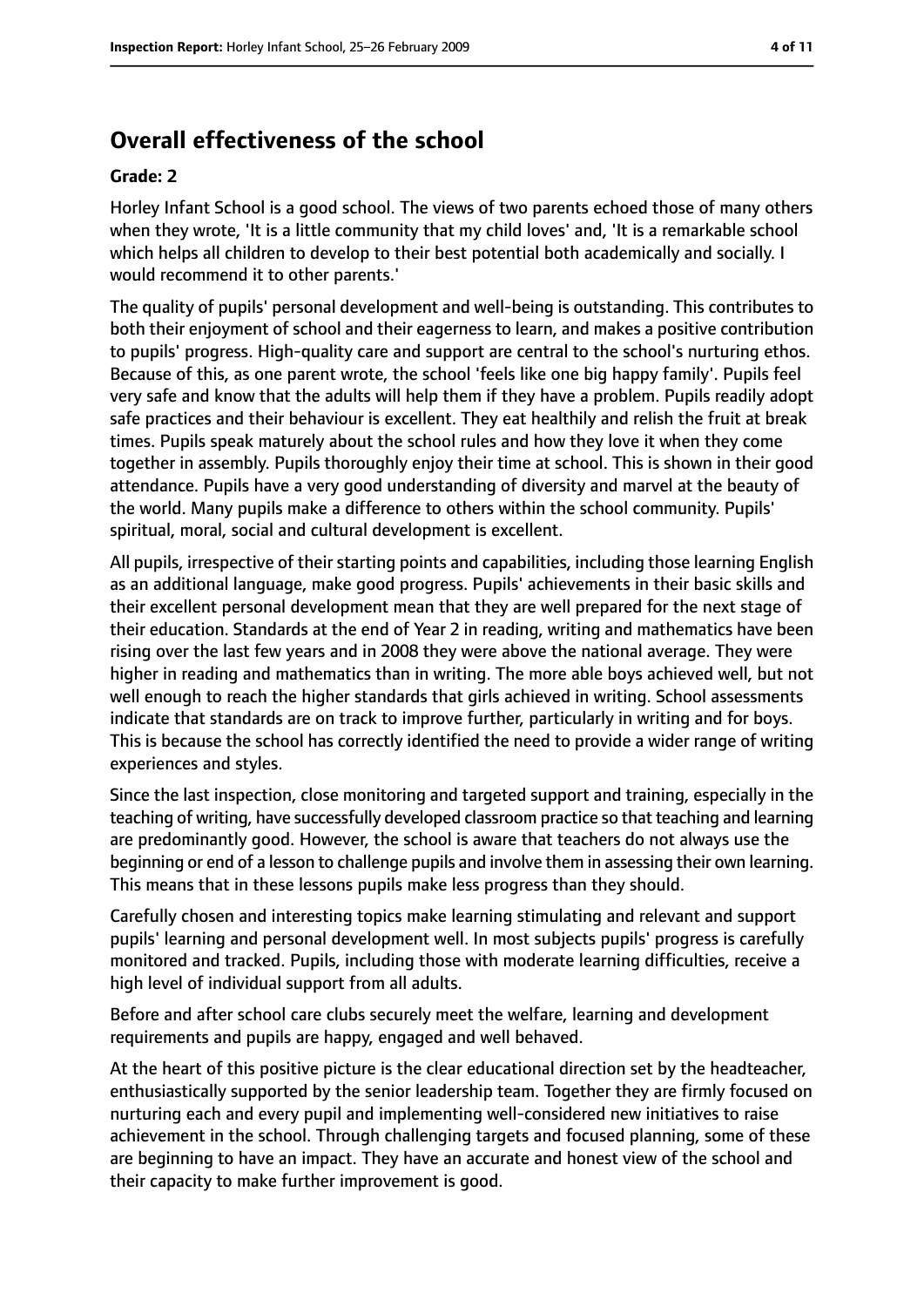## **Effectiveness of the Early Years Foundation Stage**

#### **Grade: 2**

Children enter school with skills and knowledge on a par with most other children of their age. They make good progress throughout the Early Years Foundation Stage and at the end of their Reception Year children's development is above national expectations, except in their writing which is broadly as expected. Excellent links with the onsite playgroup promote easy transition to the main school. Children settle in quickly and they feel safe and at ease with teachers and other children because of the warm and very caring welcome they are given. Parents are very appreciative of the priority given to developing children's personal development. By the beginning of Year 1 children's personal development is particularly good. Children are interested and eager to join in with the exciting range of indoor and outdoor activities on offer. Teaching is good but on a few occasions, especially at the start and end of a lesson, teachers do not always challenge children and extend their learning. Teachers carefully assess children's overall development in Reception and then regularly throughout the year to inform the next stages of learning. This is used well to plan activities for children of different abilities and provide those who need it with additional support. The new Early Years Foundation Stage leader is beginning to develop an in-depth knowledge of children's progress acrossthe Reception classes and the overall effectiveness of the provision.

## **What the school should do to improve further**

- Raise standards in writing, especially of the more able boys, by extending the range of writing experiences and styles.
- Increase the rate of progress in lessons by asking teachers to use more challenging questions at the beginning and end of lessons and involve pupils more closely in their learning.

# **Achievement and standards**

#### **Grade: 2**

Given their starting points and capabilities, pupils achieve well in reading, writing and mathematics. Pupils are well prepared for the next stage of their education. Since 2006, standards have been rising and in 2008 they were above the national average. The school's own assessments indicate that this trend is likely to continue. Over the last few years standards in reading and mathematics have been higher than in writing, where they are close to the national average. This is because although the more able boys achieved well, unlike the girls, too few of them achieve the higher levels. To address this, the school has enhanced the curriculum and provided additional staff training. As a result, standards have risen, and are on track to improve further and narrow the performance gap between boys and girls. Pupils with learning difficulties and/or disabilities, including those with moderate learning difficulties, make good progress because of the high levels of individual support they receive. Pupils at the early stages of learning English make fast gains in fluency because of the sharp focus on communication.

# **Personal development and well-being**

#### **Grade: 1**

Pupils at Horley Infants feel extremely well loved, safe and nurtured and as a result they quickly grow in confidence, independence and self-esteem. Their conversations are respectful and enquiring and they really enjoy their work. Pupils show a maturity beyond their years in their relationships with one another and with adults. Pupils take responsibility for their actions and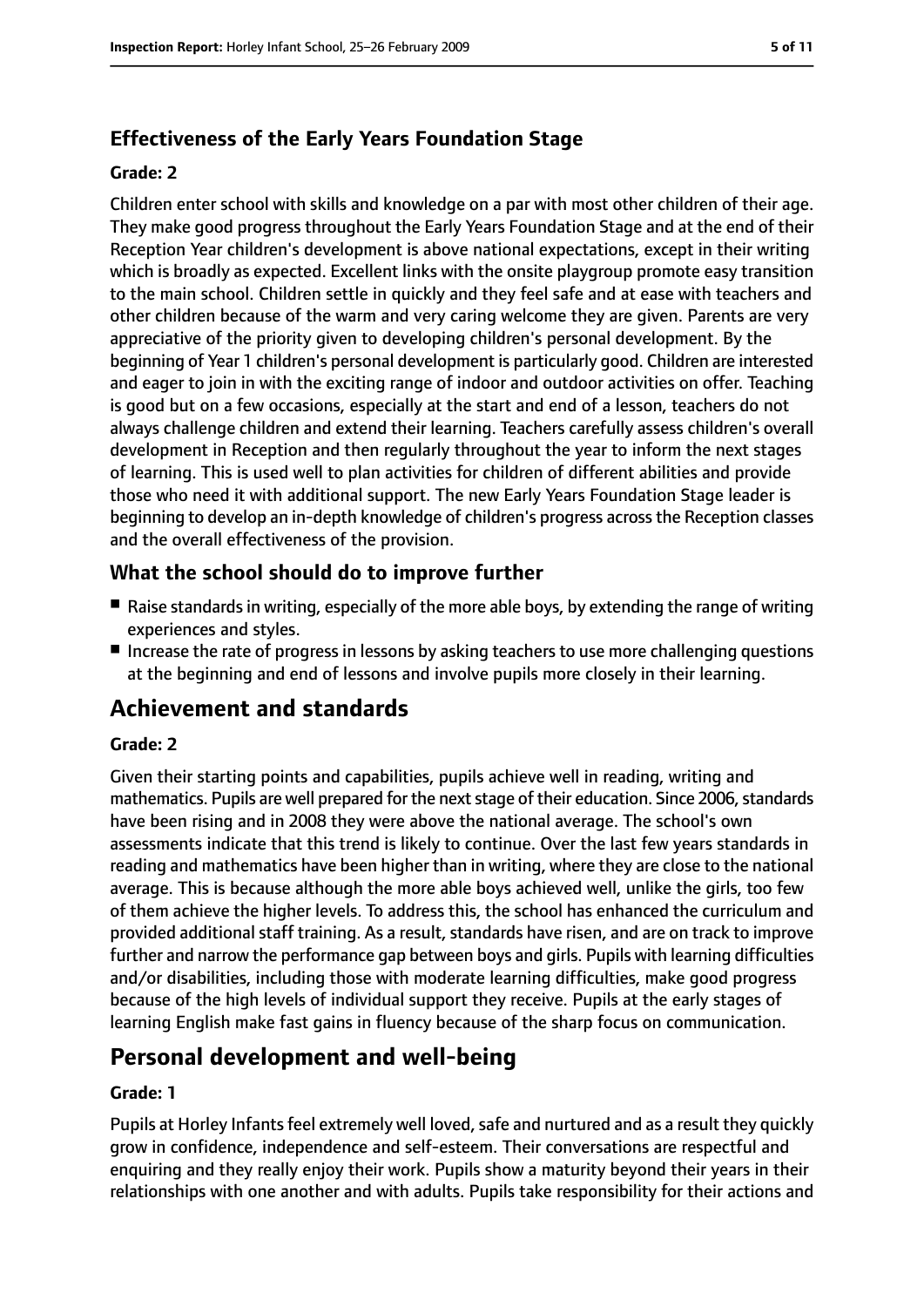understand the difference between right and wrong. They thoroughly enjoy coming together for assemblies where they develop a strong sense of community. The school council has had a positive impact on enhancing the school environment and, through the eco-committee pupils, have a very good idea about recycling and how to look after the planet. Pupils respect cultural diversity and speak knowledgeably about schooling in Germany, Spain and Lesotho. Pupils are very kind and caring to one another. Their behaviour in lessons and at playtime is excellent. They readily adopt safe practices and have a very good understanding of the school rules and how they should behave. Pupils eagerly adopt healthy lifestyles, understand the benefits of eating well, and greatly enjoy the sporting and creative facilities provided in the playground.

# **Quality of provision**

## **Teaching and learning**

#### **Grade: 2**

Pupils are well motivated to learn because classrooms are bright and cheerful, and because of the warmth and concern teachers and support staff show for each of them. Lessons are often fun, interesting and practical. In the words of one pupil, 'We have fun while we work. For me the fun thing is when you talk and make things.' In most casesteachers have high expectations, as shown by how well they plan for pupils of different abilities. Sometimes, however, teachers do not use challenging questions at the start or end of a lesson to extend pupils' learning or involve them in assessing their own work.

Marking is regular and pupils benefit from verbal feedback in lessons that help them to improve. The use of 'next steps' cards in writing have been effective in helping pupils identify what they need to do to improve their work.

## **Curriculum and other activities**

#### **Grade: 2**

The social and emotional aspects of learning strongly underpin the school curriculum and are given a very high profile. The curriculum is carefully planned so that themes, such as expressing emotions and why it is so important to look after the planet, are woven carefully through well-chosen topics. Some, such as those on superheroes and castles, have been particularly chosen to interest boys and this has had a positive impact on their writing. There is a good focus on the basic skills and more writing opportunities are being developed. An interesting range of visits supports pupils' development well. Visitors, such as the Crown Prince of Lesotho, make a significant impact on pupils' learning and development. Pupils develop their talents further when at the 'Sunset Club' and in a broad range of other clubs.

#### **Care, guidance and support**

#### **Grade: 2**

Adults, including those in the 'Sunrise Club', care for and know the pupils exceptionally well. All legal safeguarding requirements are met. The school rigorously encourages good attendance and tenaciously pursues persistent absentees. The consistent application of the school's behaviour policy, the very good role models provided by adults and the very firm approach taken to eliminate harassment and discrimination support pupils' personal development very well. Vulnerable pupils are identified early and an effective range of interventions, including good liaison with external providers, ensures they make good progress. All pupils and their parents are kept well informed about their progress. Clear targets are set for pupils' next steps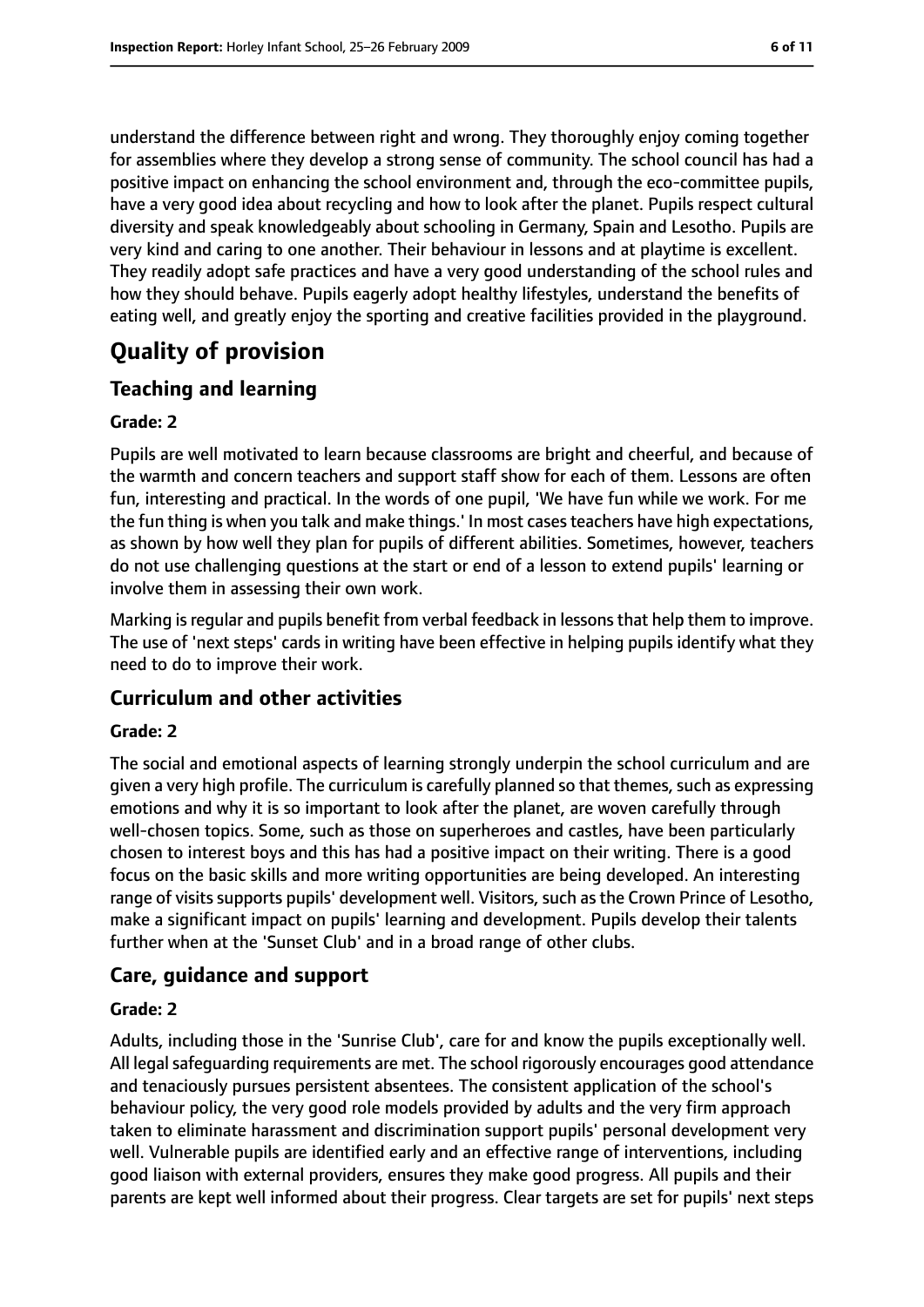in learning in literacy, but targets are not as well developed for mathematics. Academic tracking in key areas such as literacy, numeracy, science, and information and communication technology is comprehensive. Similar approaches are being developed in other subjects. However, these elaborate systems in their current paper-based form are very time-consuming to complete and analyse.

# **Leadership and management**

#### **Grade: 2**

The school places the care and welfare of its pupils at its heart, but does not forget the need to ensure that they also achieve well and reach high standards. Since the last inspection, the headteacher and staff team have worked hard to provide all pupils with effective opportunities to flourish both personally and academically. The processes by which the school monitors its effectiveness are well embedded. Leaders and managers have an accurate grasp of the school's strengths and know well where development is required. However, as the criteria used to measure the school improvement are not always sharply focused on outcomes, it is sometimes difficult to measure their impact. The school is addressing this. The school is rightly proud of its efforts to maintain an inclusive ethos, reflected in pupils' good progress. The school has looked carefully at how it develops pupils' understanding of other communities, both globally and nationally. Governors are reflective about how they work as a team and challenge and support the school well. There is a strong partnership with external support agencies, which has enabled the school to help successfully not only its pupils but also their families, promoting their sense of belonging within the local community.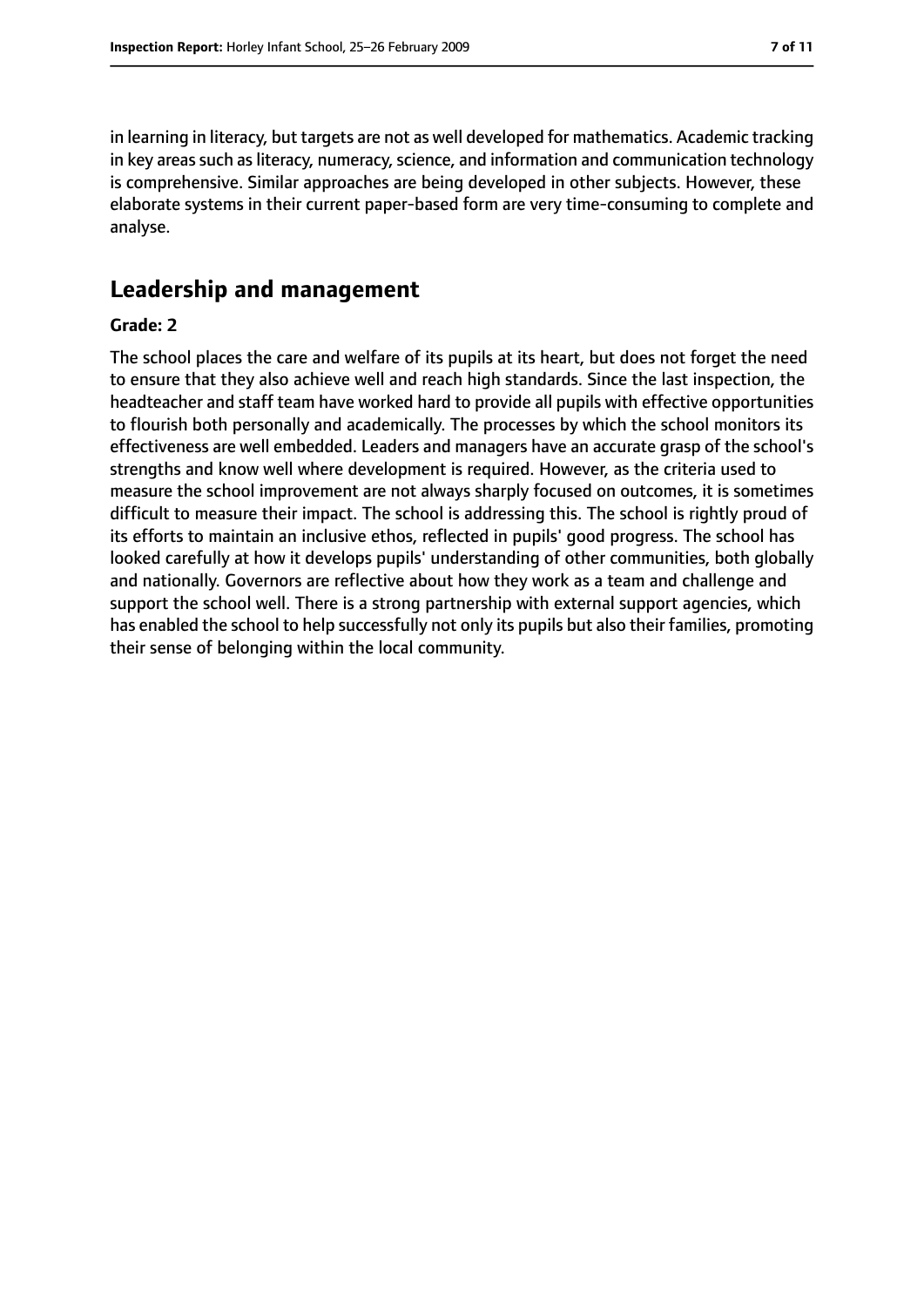**Any complaints about the inspection or the report should be made following the procedures set out in the guidance 'Complaints about school inspection', which is available from Ofsted's website: www.ofsted.gov.uk.**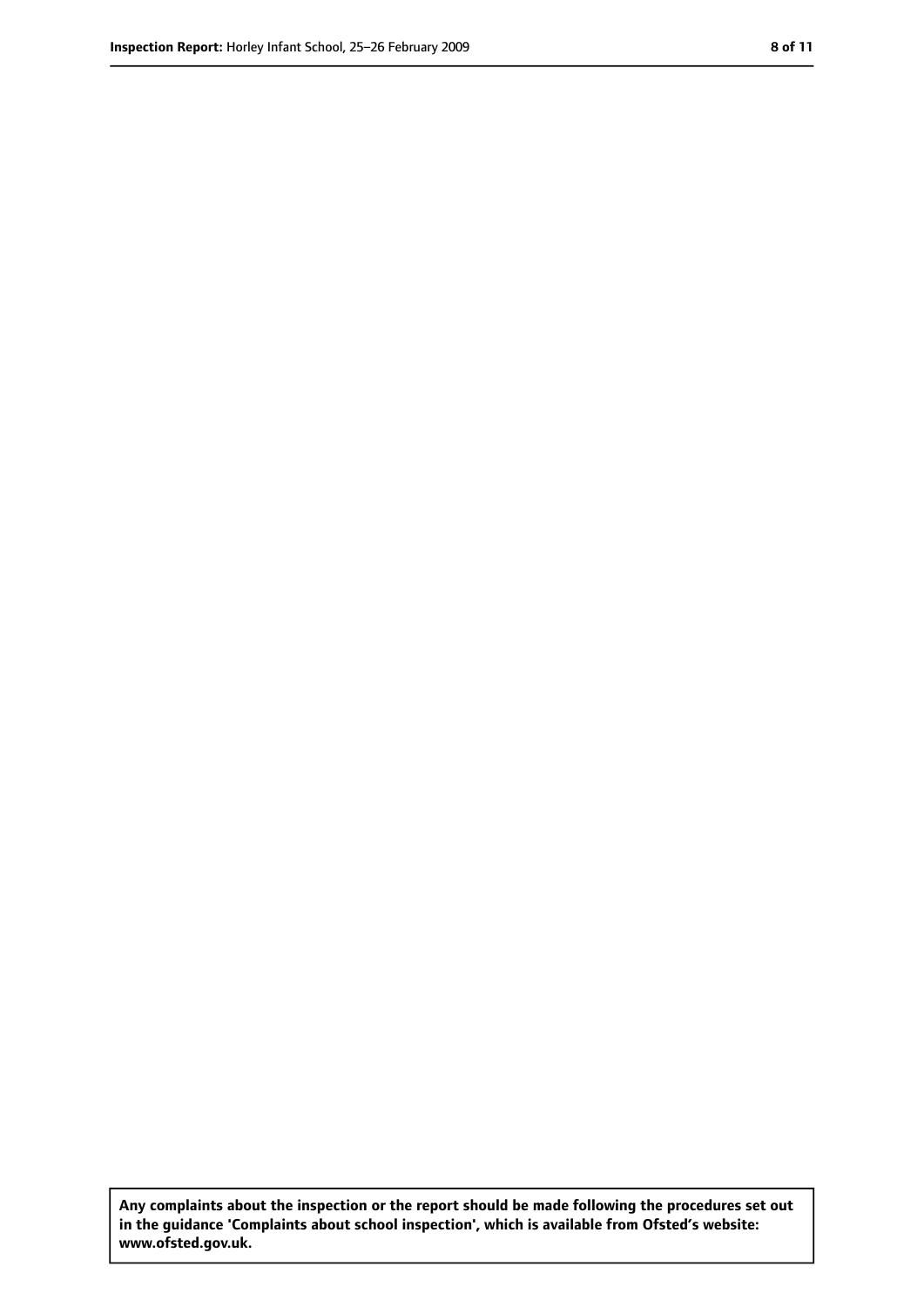# **Inspection judgements**

| key to judgements: grade 1 is outstanding, grade 2 good, grade 3 satisfactory, and ا | School         |
|--------------------------------------------------------------------------------------|----------------|
| arade 4 inadequate                                                                   | <b>Overall</b> |

#### **Overall effectiveness**

| How effective, efficient and inclusive is the provision of<br>education, integrated care and any extended services in meeting the<br>needs of learners? |     |
|---------------------------------------------------------------------------------------------------------------------------------------------------------|-----|
| Effective steps have been taken to promote improvement since the last<br>inspection                                                                     | Yes |
| How well does the school work in partnership with others to promote learners'<br>well being?                                                            |     |
| The capacity to make any necessary improvements                                                                                                         |     |

# **Effectiveness of the Early Years Foundation Stage**

| How effective is the provision in meeting the needs of children in the<br>l EYFS?            |  |
|----------------------------------------------------------------------------------------------|--|
| How well do children in the EYFS achieve?                                                    |  |
| How good are the overall personal development and well-being of the children<br>in the EYFS? |  |
| How effectively are children in the EYFS helped to learn and develop?                        |  |
| How effectively is the welfare of children in the EYFS promoted?                             |  |
| How effectively is provision in the EYFS led and managed?                                    |  |

#### **Achievement and standards**

| How well do learners achieve?                                                  |  |
|--------------------------------------------------------------------------------|--|
| The standards <sup>1</sup> reached by learners                                 |  |
| How well learners make progress, taking account of any significant variations  |  |
| between groups of learners                                                     |  |
| How well learners with learning difficulties and/or disabilities make progress |  |

## **Annex A**

<sup>&</sup>lt;sup>1</sup>Grade 1 - Exceptionally and consistently high; Grade 2 - Generally above average with none significantly below average; Grade 3 - Broadly average to below average; Grade 4 - Exceptionally low.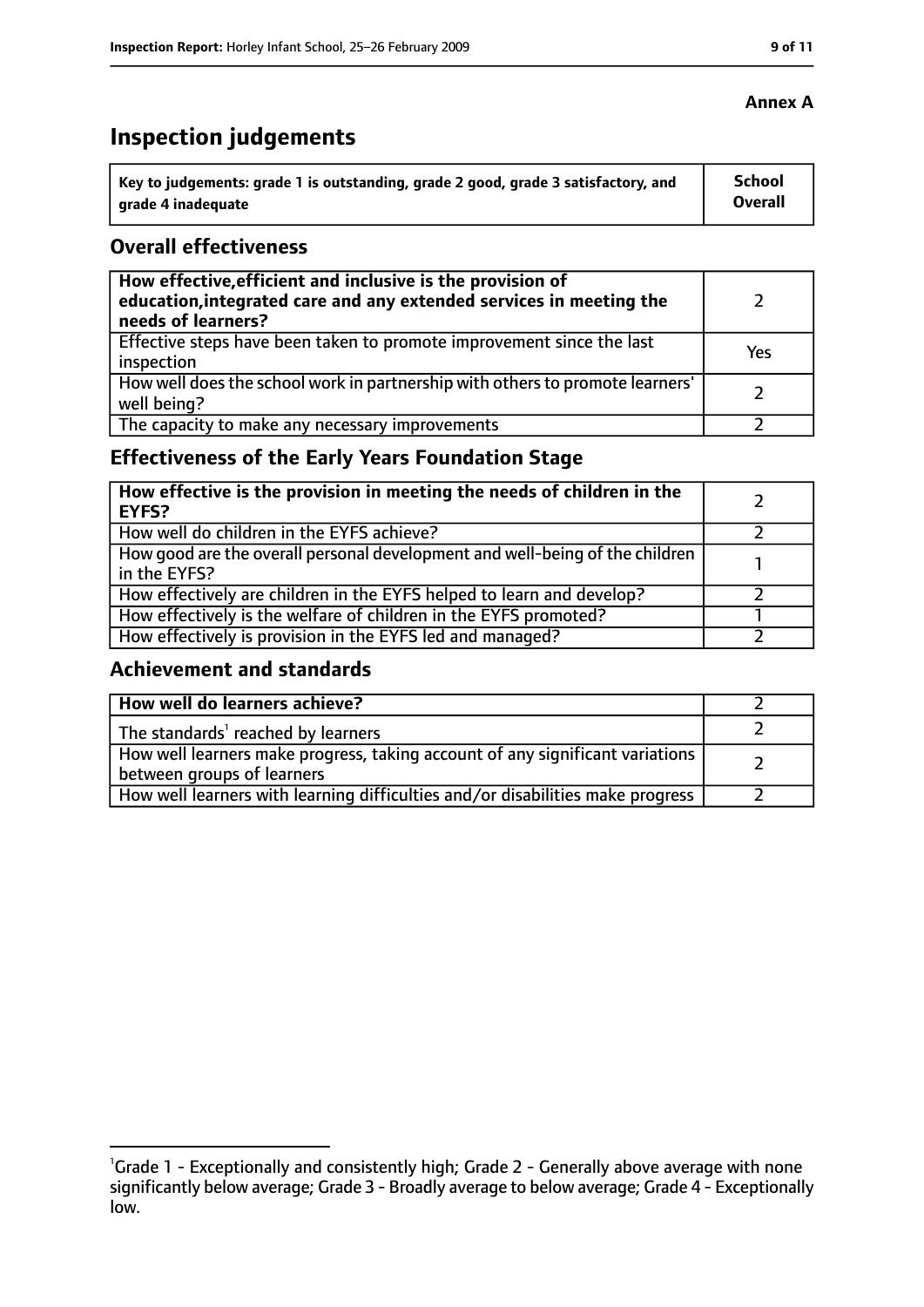# **Personal development and well-being**

| How good are the overall personal development and well-being of the<br>learners?                                 |  |
|------------------------------------------------------------------------------------------------------------------|--|
| The extent of learners' spiritual, moral, social and cultural development                                        |  |
| The extent to which learners adopt healthy lifestyles                                                            |  |
| The extent to which learners adopt safe practices                                                                |  |
| The extent to which learners enjoy their education                                                               |  |
| The attendance of learners                                                                                       |  |
| The behaviour of learners                                                                                        |  |
| The extent to which learners make a positive contribution to the community                                       |  |
| How well learners develop workplace and other skills that will contribute to<br>their future economic well-being |  |

# **The quality of provision**

| How effective are teaching and learning in meeting the full range of<br>learners' needs?              |  |
|-------------------------------------------------------------------------------------------------------|--|
| How well do the curriculum and other activities meet the range of needs and<br>interests of learners? |  |
| How well are learners cared for, quided and supported?                                                |  |

# **Leadership and management**

| How effective are leadership and management in raising achievement<br>and supporting all learners?                                              |     |
|-------------------------------------------------------------------------------------------------------------------------------------------------|-----|
| How effectively leaders and managers at all levels set clear direction leading<br>to improvement and promote high quality of care and education |     |
| How effectively leaders and managers use challenging targets to raise standards                                                                 |     |
| The effectiveness of the school's self-evaluation                                                                                               |     |
| How well equality of opportunity is promoted and discrimination eliminated                                                                      |     |
| How well does the school contribute to community cohesion?                                                                                      |     |
| How effectively and efficiently resources, including staff, are deployed to<br>achieve value for money                                          |     |
| The extent to which governors and other supervisory boards discharge their<br>responsibilities                                                  |     |
| Do procedures for safeguarding learners meet current government<br>requirements?                                                                | Yes |
| Does this school require special measures?                                                                                                      | No  |
| Does this school require a notice to improve?                                                                                                   | No  |